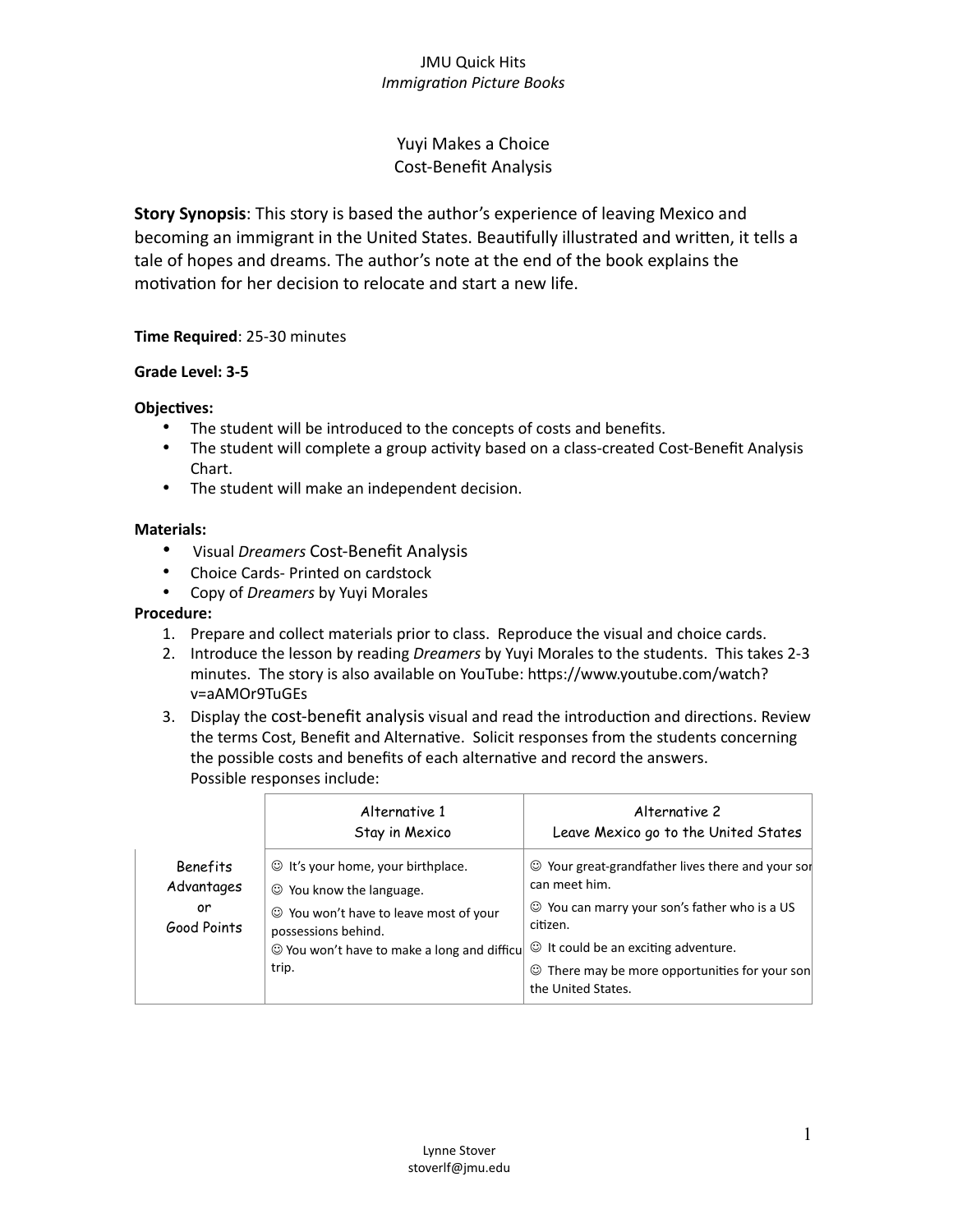| Costs             | <sup>⊙</sup> Not being able to have your son get to | <sup>⊙</sup> You will only be able to bring a few possession!                                       |
|-------------------|-----------------------------------------------------|-----------------------------------------------------------------------------------------------------|
| Disadvantages     | know his great-grandfather                          | in a backpack.                                                                                      |
| or                | $\odot$ You won't be able to get married.           | $\odot$ Having to learn a new language and different                                                |
| <b>Bad Points</b> | $\odot$ It may be difficult to find a job.          | customs.                                                                                            |
|                   | O Your son may not have as many<br>opportunities.   | $\odot$ You may find it difficult to find a job.<br>8 It may be dangerous to make such a long trip. |

- 4. Discuss their responses and then ask the students to pretend that they are Yuyi Morales and are trying to decide if she should leave Mexico and go to the United States.
- 5. Tell the students that they are going *to vote with their feet.* Read the choice cards to the students, placing each card in a difference corner of the room.
- 6. Ask the students to *vote with their feet,* which means getting out of their seats standing by the choice card they think would be the best decision Yuyi could make.
- 7. Allow the students in each group to quickly discuss why they selected this choice. Ask each group to share with the class why they choose that option and what were the incentives for that choice.
- 8. Conclude the lesson by asking the students if there could have been any other choices for her to make in this situation.
- 9. Remind students that all choices have costs and benefits.

#### **Extension Activities**:

• Challenge the students to create a list of at least five "real life" situations that require some serious decision making. Possible topics could include: packing a lunch vs. buying the school lunch, riding the school bus vs. walking to school, doing homework right after school vs. playing games with friends.

#### **Choice Cards:**

# **STAY IN MEXICO**

# **STAY IN MEXICO FOR ANOTHER YEAR OR TWO THEN GO TO THE UNITED STATES**

# **GO TO THE UNITED STATES WITH YOUR SON**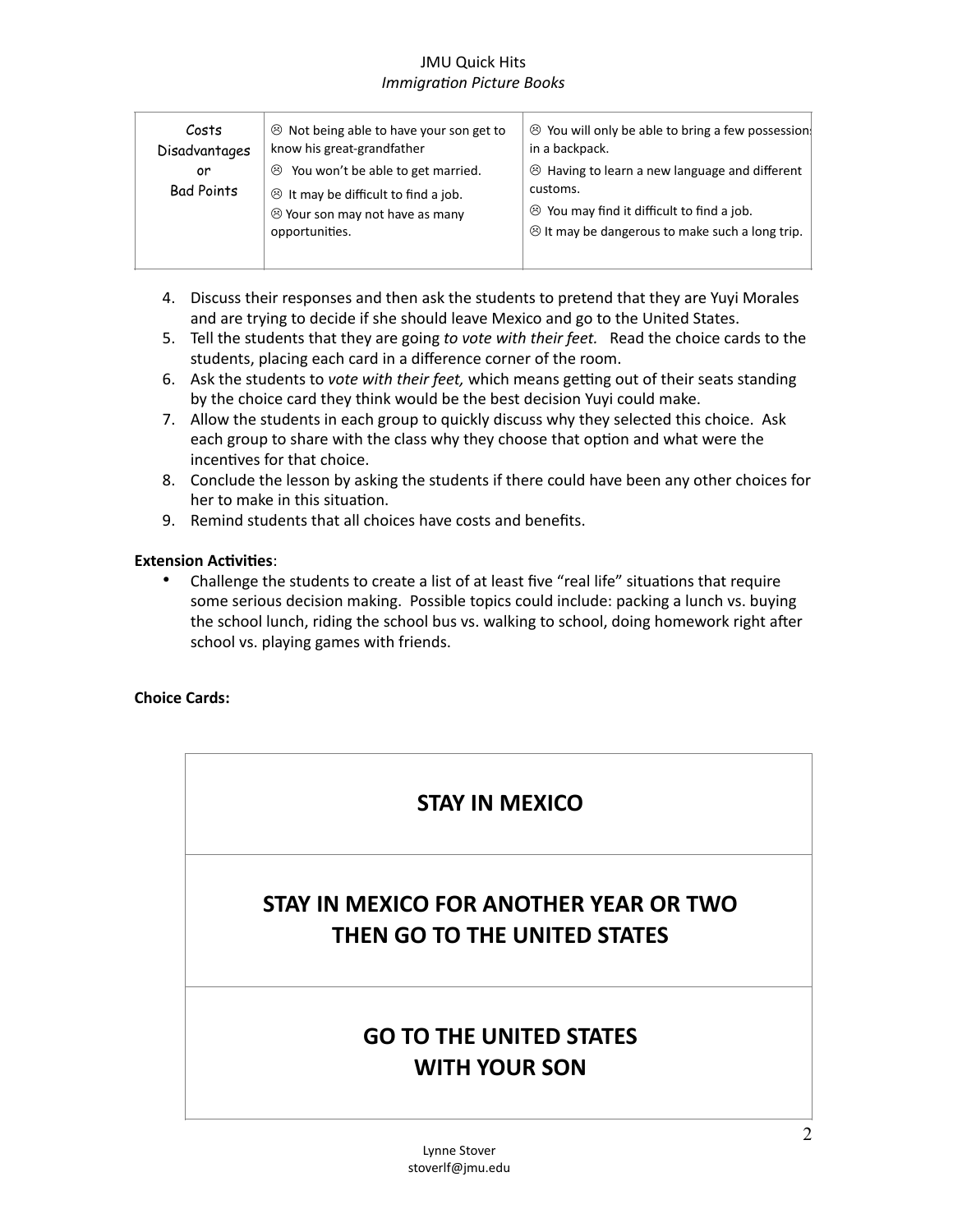# **GO TO THE UNITED STATES LEAVE YOUR SON WITH A FAMILY MEMBER SEND FOR HIM LATER**

Visual-

# Yuyi Makes a Choice Cost-Benefit Analysis

In *Dreamers* Yuyi Morales uncle must decide if she, and her young son, are to leave Mexico and travel to the United States. What should she do? Using information found in the Author's Notes in the back of the book, help her decide by filling in this chart with some of the advantages and disadvantages of the two possible alternatives (choices).

|                                 | Alternative 1<br>Stay in Mexico | Alternative 2<br>Leave Mexico go to the United<br><b>States</b> |
|---------------------------------|---------------------------------|-----------------------------------------------------------------|
| <b>Benefits</b>                 | $\odot$                         | ☺                                                               |
| Advantages<br>or<br>Good Points | $\odot$                         | ☺                                                               |
|                                 | $\odot$                         | ☺                                                               |
|                                 | $\odot$                         | ☺                                                               |
|                                 |                                 |                                                                 |